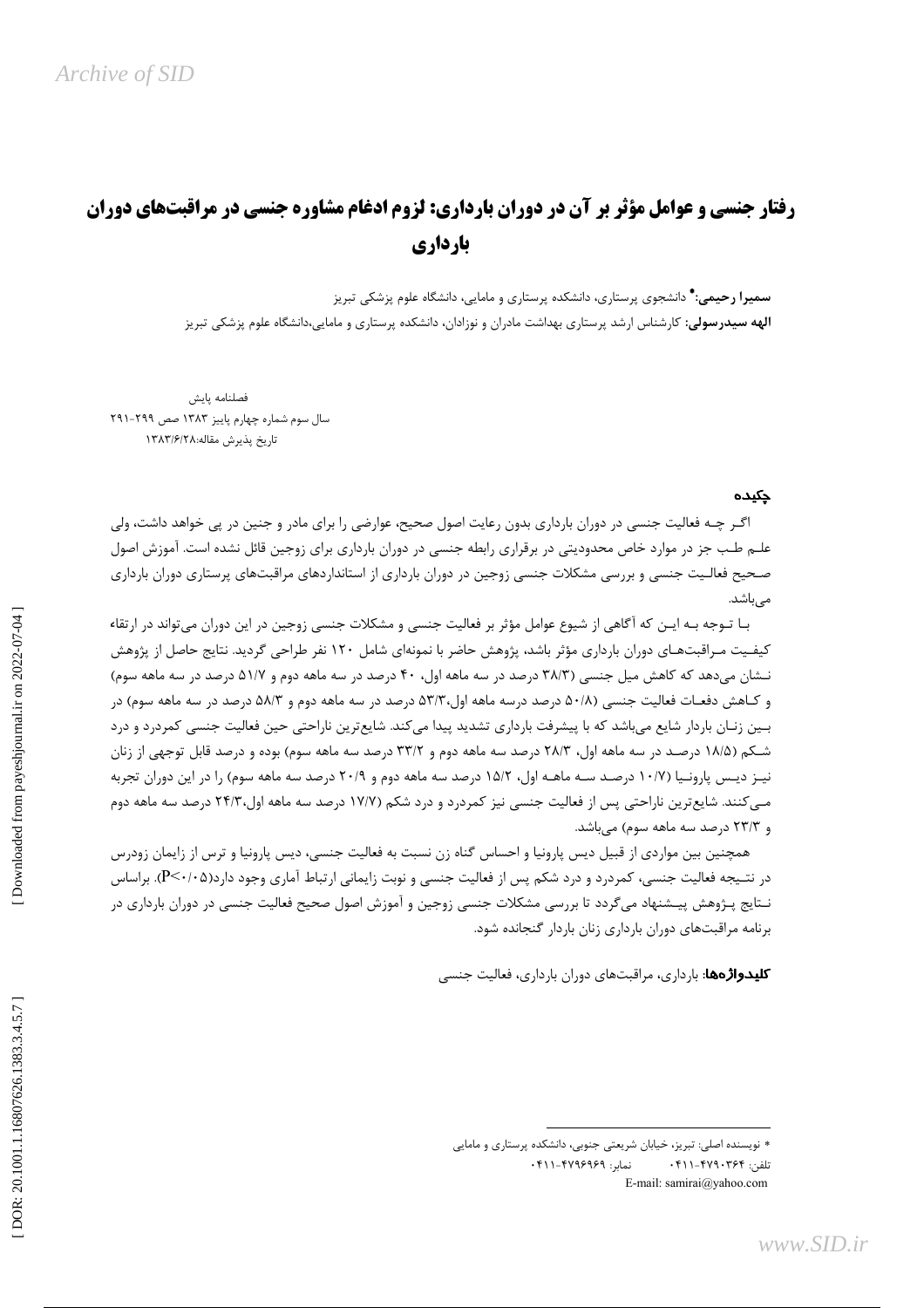.<br>فصلنامه پژوهشکده علوم بهداشتی جهاددانشگاهی

## مقدمه

انـسان موجـودي چـند بعدي با نيازهاي گوناگون است كه همـواره در جـستجوی رفـع نـیازهای خـویش میباشد. یکی از اجـزای تـشکیل دهـنده نـیازهای انـسان، نیاز جنسی است که دارای ابعـاد زیـستی، روانـی و اجتماعی میباشد. خداوند نیز در قـرآن كـريم مىفرمايد: « يكى از آيات عظمت و لطف پروردگار ایـن اسـت کـه از خـودتان ازواجی آفریده است تا در زندگی به آنـان تكـيه كنـيد و در مـيان شما و ايشان، محبت و مهرباني و دوستی قرار داده است»[۱].

بـه دنـبال پيـشرفت فناوري از اواخر قرن بيستم مطالعه بر روی موضـوعات جنـسی بـا پایه فیزیولوژی آغاز شد و نخستین بررسی منتشر شده در زمینه عملکرد فیزیولوژیک در جریان فعاليت جنسي مطالعه Bartelett بوده است. سپس مطالعات Janson و Masters نـشان دادند که پاسخ جنسی هر فرد یک دوره چـند مرحلهای دارد که از مرحله تهییج به مراحل خوشی و سرمـستي جنسي و سپس به اوج لذت جنسي و رفع تهييج و ايجاد آرامش و سكون مي رسد[۲، ۳، ۴].

سلامت جنسی هنگامی ارتقا می یابد که شخص به کار گیری یـا تنزل رفتار جنسی و تولیدمثل را مطابق ارزشهای اجتماعی و شخـصی انجـام داده و از قـید فـشارهای روانـی مانـند ترس، خجلت یا گناه کـه مـی تـواند باعث ایجاد اختلال در فعالیت جنسی باشد، آزاد بوده و از سلامت فیزیولوژیک که عملکرد جنسی یا تناسلی به شرط آن برقرار خواهد شد برخوردار باشد.

سـازمان جهانـي بهداشـت نيـز دريافـت اطلاعات و انتخاب رابطه جنسی را چه به عنوان تولید مثل و چه لذت حق هر فرد مـهادادا۴]. روابط جنسي زوجين در دوران بارداري تحت تأثير عـوامل جـسمي- روانـي و فرهنگـي قـرار مي¢يرد[۵]. اگر چه فعالیت جنسی در دوران بارداری بدون رعایت اصول صحیح عوارضی را برای مادر و جنین در پی خواهد داشت [۵، ۷]، ولی علـم طـب به جز در موارد خاص، محدودیتی در برقراری روابط جنسی در دوران بارداری برای زوجین قائل نشده است[۵].

آمـوزش اصـول صـحيح فعالـيت جنسى و بررسى مشكلات جنسسی زوجسین در دوران بسارداری، جسزء اسستانداردهسای مراقبتهای پرستاری دوران بارداری است [۵، ۷، ۸، ۹، ۱۱]. از .<br>آنجـا کـه ضـمن فعالیت کارآموزی در مراکز بهداشتی- درمانی

شـهر تبريـز مـشخص شـد كـه آمـوزش اصـول صحيح فعاليت جنــسی و بررسی مشکلات جنسی زوجین در مراقبتهای زنان بـاردار مـراجعه کننده مورد توجه قرار نمی گیرد و در مراجعه به زنـان بـاردار نيز معلوم شد كه آگاهي زنان در اين مورد اندک و در برخـی موارد آمیخته به خرافات است و همچنین با توجه به اهمـيت مـسأله و ايـن كه پيرامون شيوع عوارض حين و بعد از فعالیت جنسی در دوران بارداری تا به حال پژوهشی در كـشورمان انجام نشده است و يا لااقل نتايج چنين پژوهشهايي در دسـترس نمـیباشـد، بـر آن شـدیم تا پژوهشی تحت عنوان مذکور طراحی نموده و به انجام برسانیم.

## مواد و روش کا*ر*

ایــن پــژوهش مطالعهای توصیفی است که به منظور بررسی رفتار جنسی و عوامل مؤثر برآن در دوران بارداری در تابستان سال ۱۳۸۱ در شهر تبریز انجام شده است.

ابزار جمعآوری دادهها پرسشنامهای مشتمل بر مشخصات فـردی- اجتماعـی زوجین، تاریخچه مامایی و بیماریهای زنان در دوران قـبل از بـارداري فعلـي، ۱۵ سؤال در ارتباط با عوامل مؤثـر بـر فعالـيت جنـسى و ۱۵سؤال مربوط به تغييرات الگوى فعالیت جنسی در سه ماهـه اول، دوم و سـوم بارداری (میل جنسي، دفعـات فعالـيت جنـسي، وضـعيت فعالـيت جنـسى و ناراحتــي حــين و بعــد از فعالــيت جنــسي) بــود كــه پــس از مطمـئننمـودن نمـونههـاى مـورد پـژوهش نـسبت به اين كه اطلاعات حاصل از پرسشنامه، محرمانه خواهد بود و صرفاً جنبه پژوهشی دارد، طی مصاحبه تکمیل می شد.

تعـداد نمـونههـای مـورد پـژوهش۱۲۰ نفر بود که به روش نمـونهگیری آسان از بین زنانی که مایل به انجام مصاحبه بودند و دوران بارداری فعلی را بدون عوارضی از قبیل جفت سر راهی، تهدیـد به سقط، فشار خون بارداری، زایمان زودرس و… سپری كـرده، سـابقه مـصرف الكـل، سـيگار و دارو هـاى مؤثر بر ميل جنسی (داروهای ضد افسردگی، ضد فشار خون و....) را نداشتند و نيـز جهـت زايمـان بـه مركز آموزشي- درماني الزهرا مراجعه کرده بودند انتخاب شدند.

در صـورتی کـه نمـونههـای مورد پژوهش، تاریخچه مشکل جنـسی درمـانِنـشده را داشـتند از مطالعـه حـذف مـیشدند.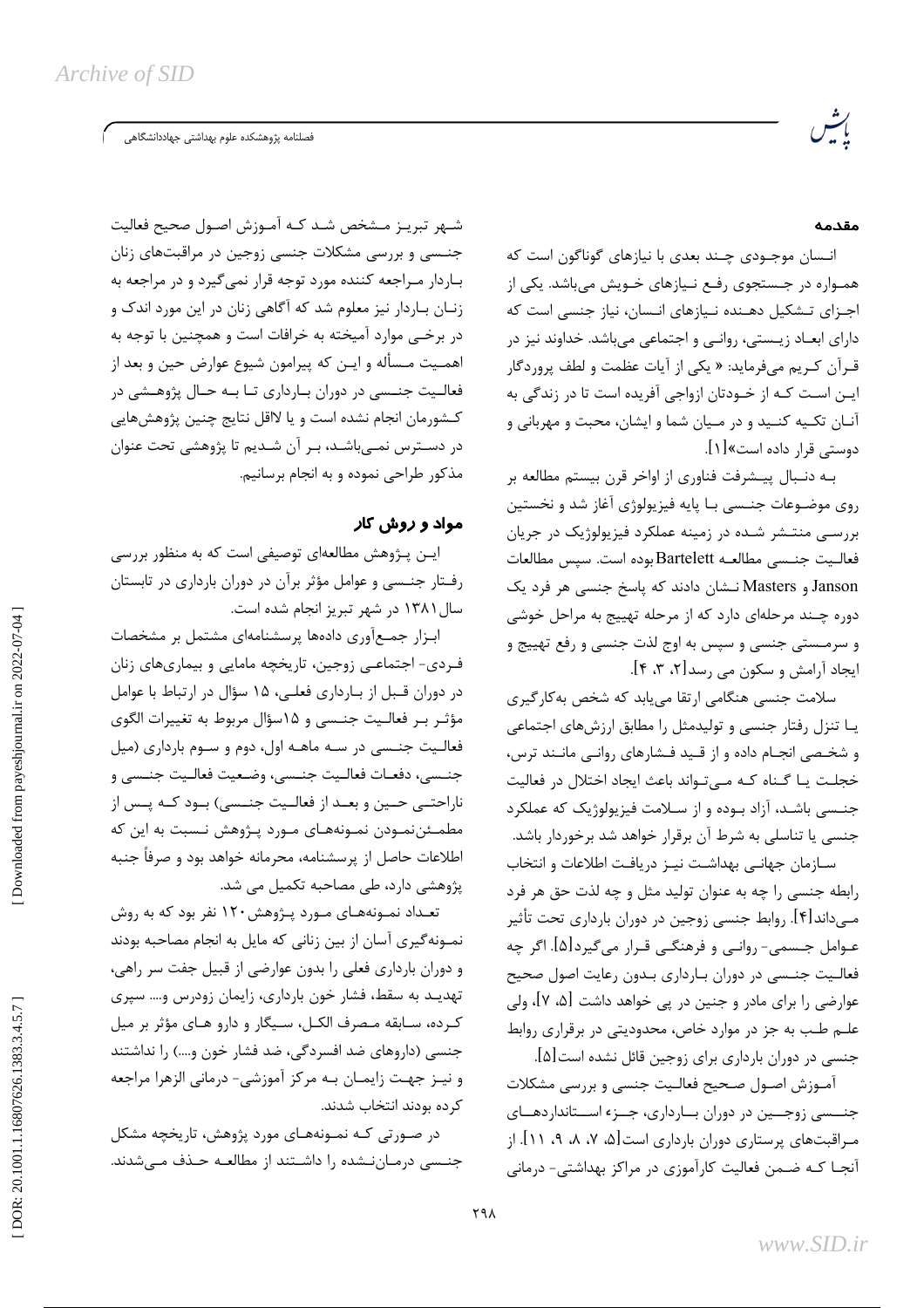ىش<br>باش

رفتار جنسی و عوامل مؤثر بر آن در دوران بارداری ...

سقط، ۰/۸درصد زایمان زودرس، ۰/۸ درصد مردهزایی، ۲/۵ درصد تـولد نـوزاد ناسـالم، ۳۵ درصـد عفونت واژن، ۵ درصد ديس يارونيا و ٠/٨درصد واژينيسموس را ذكر كردند. از لحاظ کاربرد روشهای پیشگیری از بارداری نیز، ۳/ ۵۸ از هیچ یک از روشها استفاده نمی کردند. ۱۷/۵درصد از روشهای هورمونی، ۱۴/۲ درصد روشهای مکانیکی و ۱۰ درصد از روشهای طبیعی استفاده می کردند.

دادهها پس از جمعآوری با نرمافزار SPSS 10 مورد تجزیه و تحلیل قرار گرفتند و از آزمونهای دو متغیری کای دو و رگرسيون چندگانه به روش Step wise نيز براي آناليز دادهها استفاده شد.

## بافتهها

مشخـصات فـردی- اجتماعـی نمـونهها و همسران آنها در جداول شماره ۱ و ۲ ارائه شده است. از نظر تاریخچه مامایی و بیماری های زنان در دوران قبل از بارداری فعلی، ۱۶/۷درصد

| در صد                   | تعداد |                                      |
|-------------------------|-------|--------------------------------------|
|                         |       | سن                                   |
| ۶۳/۳                    | ٧۶    | ۲۵–۱۵۵سال                            |
| ۳۳/۳                    | ۴.    | ۳۵–۲۶سال                             |
| $\mathbf{r}/\mathbf{r}$ | ۴     | ۴۵–۳۶سال                             |
|                         |       | شغل                                  |
| ۷۸/۳                    | ۹۴    | خانه دا,                             |
| ۲۱۶                     | ۲۶    | شاغل                                 |
|                         |       | تحصىلات                              |
| ۲۱/۷                    | ۲۶    | بىسواد                               |
| ۳۹/۲                    | ۴۷    | ابتدایی                              |
| ۱۶/۷                    | ٢٠    | , اهنمایے                            |
| ۱۹/۲                    | ۲۳    | متوسطه                               |
| ۳/۳                     | ۴     | عالى                                 |
|                         |       | نوع بارداری از دید نمونه مورد مطالعه |
| ۶۲۱۵                    | ٧۵    | خواسته                               |
| 3177                    | ۴۵    | ناخواسته                             |
|                         |       | نوبت زايماني                         |
| ۶.                      | ۷۲    | اولزا                                |
| ۴٠                      | ۴۸    | چند;ا                                |

جدول شماره ۱- توزیع درصد فراوانی نمونههای مورد پژوهش بر حسب مشخصات فردی- اجتماعی

جدول شماره ۲- توزیع درصد فراوانی نمونههای مورد پژوهش بر حسب مشخصات فردی- اجتماعی همسر

| در صد                     | تعداد |             |
|---------------------------|-------|-------------|
|                           |       | سن          |
| ۴٠                        | ۴۸    | ۲۵–۱۵۵سال   |
| 4617                      | ۵۶    | ۲۵–۲۶سال    |
| $\lambda \cdot / \lambda$ | ۱۳    | ۴۵–۳۶سال    |
| $\frac{1}{\sqrt{2}}$      | ٣     | بالای ۴۵سال |
|                           |       | شغل         |
| ۷۹/۸                      | ٩۵    | آزاد        |
| 1 V/F                     | ۲۱    | كار مند     |
| $\frac{1}{2}$             | ۴     | ىىكا,       |
|                           |       | تحصيلات     |
| $\lambda \cdot / \lambda$ | ۱۳    | بيسواد      |
| ۳۸/۳                      | ۴۶    | ابتدایی     |
| $\lambda/\tau$            | ۲۲    | راهنمایی    |
| Yf/Y                      | ۲۹    | متوسطه      |
| $V/\Delta$                | ١٠    | عالى        |

Downloaded from payeshjournal.ir on 2022-07-04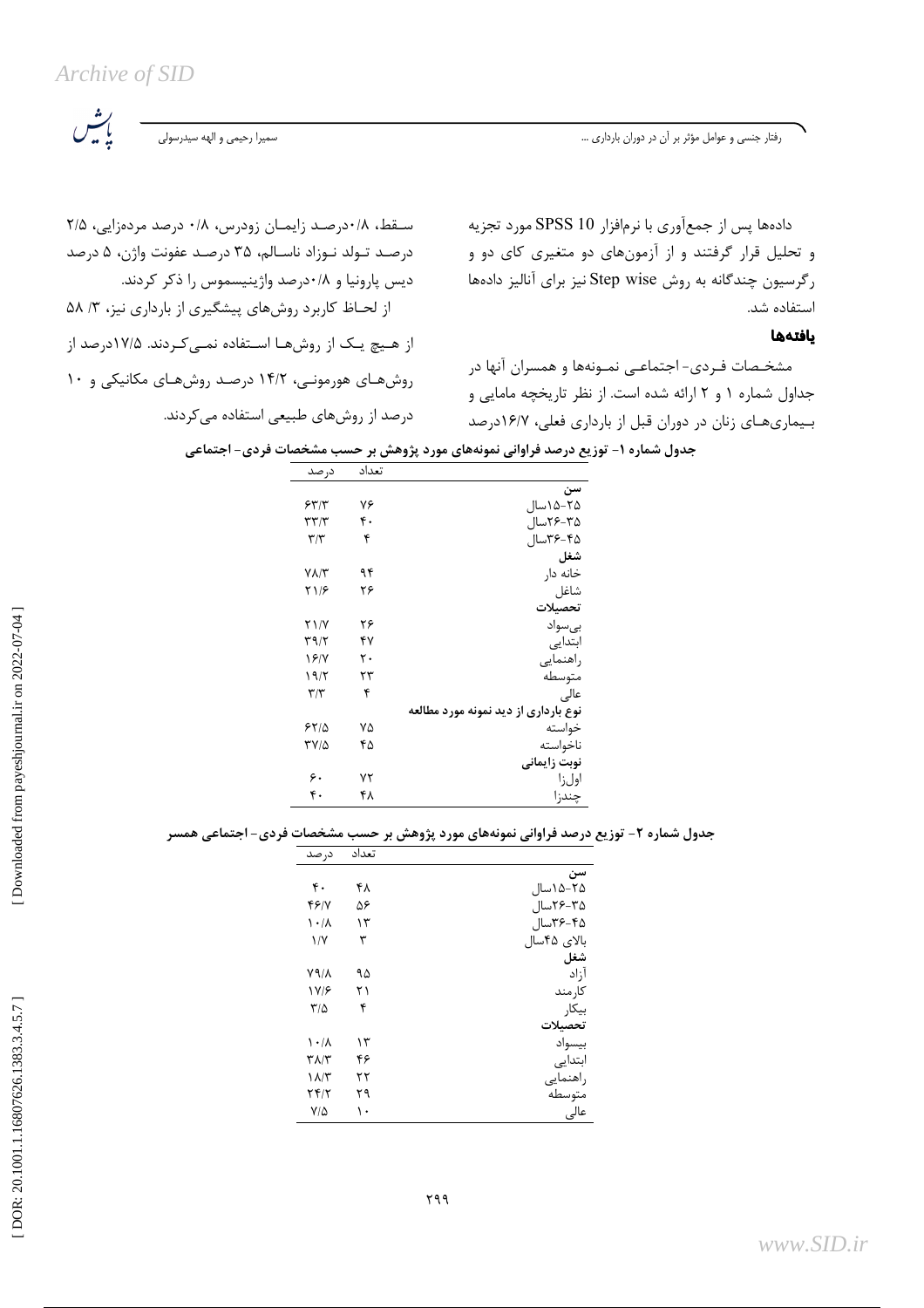فصلنامه پژوهشكده علوم بهداشتى جهاددانشگاهى

توزیــع درصـد فراوانــی نمونه های مورد پژوهش بر حسب عـوامل مؤثـر بـر فعاليت جنسى در جدول شماره ٣ ارائه شده است.

آزمـون كـاى دو بـين تـرس از صدمه به جنين و خواسته بودن حاملگے (P=٠/٠٠٩)، تـرس از صدمه به جنین و نوبت زایمانی (۱۶+۰-P) و نیز کاهش توجه زن به شوهر در نتیجه توجه بـه جنـين و نـوبت زايمانـي(P=٠/٠۴) ارتباط معنى دار آمـاري نــشان داد. به بيان ديگر شيوع ترس از صدمه به جنين در نتیجه فعالیت جنسی در بین زنان اولزا و همچنین در بین زنیان با بارداری برنامهریزی شده بیشتر است. در مقابل کاهش توجه زن به شوهر در نتیجه توجه به جنین در بین زنان چندزا شـايعتـر اسـت. همچنين بر اساس اين آزمون ارتباط معنىدار آمـاري بـين تـرس از عفونت در نتيجه فعاليت جنسي و سابقه

عفــونت واژن (P=٠/٠٠١) وجــود دارد. از نظــر خــودداری از فعالیت جنسی ۷۴/۱ درصد نمـونههای مورد پژوهش برخی اوقيات و ١۶/٧ درصيد همييشه از فعاليت جنيسي در دوران بـارداری خـودداری مــی کـردند و۹/۲ درصد از نمونههای مورد یـژوهش هرگـز از فعالـیت جنسی در دوران بارداری خودداری نمـی کـردند. براسـاس آزمـون کـای دو بین مشخصات فردی-اجتماعــی زوجــین مــورد پــژوهش و تاریخچــه مامایــی و بییماری های زنبان بیا خیودداری ازفعالیت جنسبی ارتیباط معنے داری وجـود نـدارد. نمـودارهای شـماره ١ تــا ۵ توزیــع درصدی نمـونههای مورد پژوهش را بر حسب تغییرات الگوی فعالیت جنسی در طی دوران بارداری نشان میدهند.

| خير                  |       | بله              |                |                                                              |
|----------------------|-------|------------------|----------------|--------------------------------------------------------------|
| در صد                | تعداد | درصد             | تعداد          |                                                              |
| $V/\Delta$           | ٩     | 9510             | $\binom{1}{1}$ | ترس از صدمه به جنین در نتیجه فعالیت جنسی                     |
| ۴۰                   | ۴۸    | ۶.               | ۷٢             | ترس از صدمه به خود در نتیجه فعالیت جنسی                      |
| ٢۵                   | ٣٠    | ٧۵               | ٩.             | ترس از ایجاد عفونت در نتیجه فعالیت جنسی                      |
| T1/Y                 | ۳۸    | ۶۸۱۳             | ۸۲             | ترس از سقط جنین در نتیجه فعالیت جنسی                         |
| <b>TAIA</b>          | ۴۳    | ۶۴۱۲             | ۷۷             | ترس از زایمان زودرس در نتیجه فعالیت جنسی                     |
| $Y\Upsilon/\Upsilon$ | ۸۸    | 75/Y             | ٣٢             | اعتقاد همسر نسبت به گناه بودن فعالیت جنسی در دوران بارداری   |
| $Y \setminus / Y$    | ۸۶    | <b>T</b> 1/ T    | ۲۴             | اعتقاد زن نسبت به گناه بودن فعالیت جنسی در دوران بارداری     |
| $V \cdot / \Lambda$  | ٨۵    | ۲۹/۲             | ۳۵             | كاهش توجه زن نسبت به همسر در نتيجه توجه به جنين              |
| <b>AY/4</b>          | ۱۰۵   | 17/2             | ۱۵             | كاهش توجه همسر نسبت به زن در نتيجه توجه به جنين              |
| ٧۵                   | ٩.    | ۲۵               | ٣٠             | اعتقاد زن بر كاهش جذبه جنسى در نتيجه باردارى                 |
| $f \cdot / \Lambda$  | ۴۹    | 59/7             | ۷١             | نگرانی از سرانجام بارداری و کاهش آرامش در نتیجه آن           |
| <b><i>DDIA</i></b>   | ۶۷    | 4412             | ۵٣             | اعتقاد بر مانع بودن بارداری در برابر تامین نیازهای جنسی همسر |
| 9418                 | ۱۰۸   | $f/\mathfrak{f}$ | ۵              | عدم مراعات سلامت جنین و زن حین فعالیت جنسی از طرف همسر       |

جدول شماره ۳- توزیع درصد فراوانی نمونههای مورد پژوهش بر حسب عوامل مؤثر بر فعالیت جنسی

نمودار شماره ۱- توزیع درصدی نمونهها بر حسب تغییرات میل جنسی طی بارداری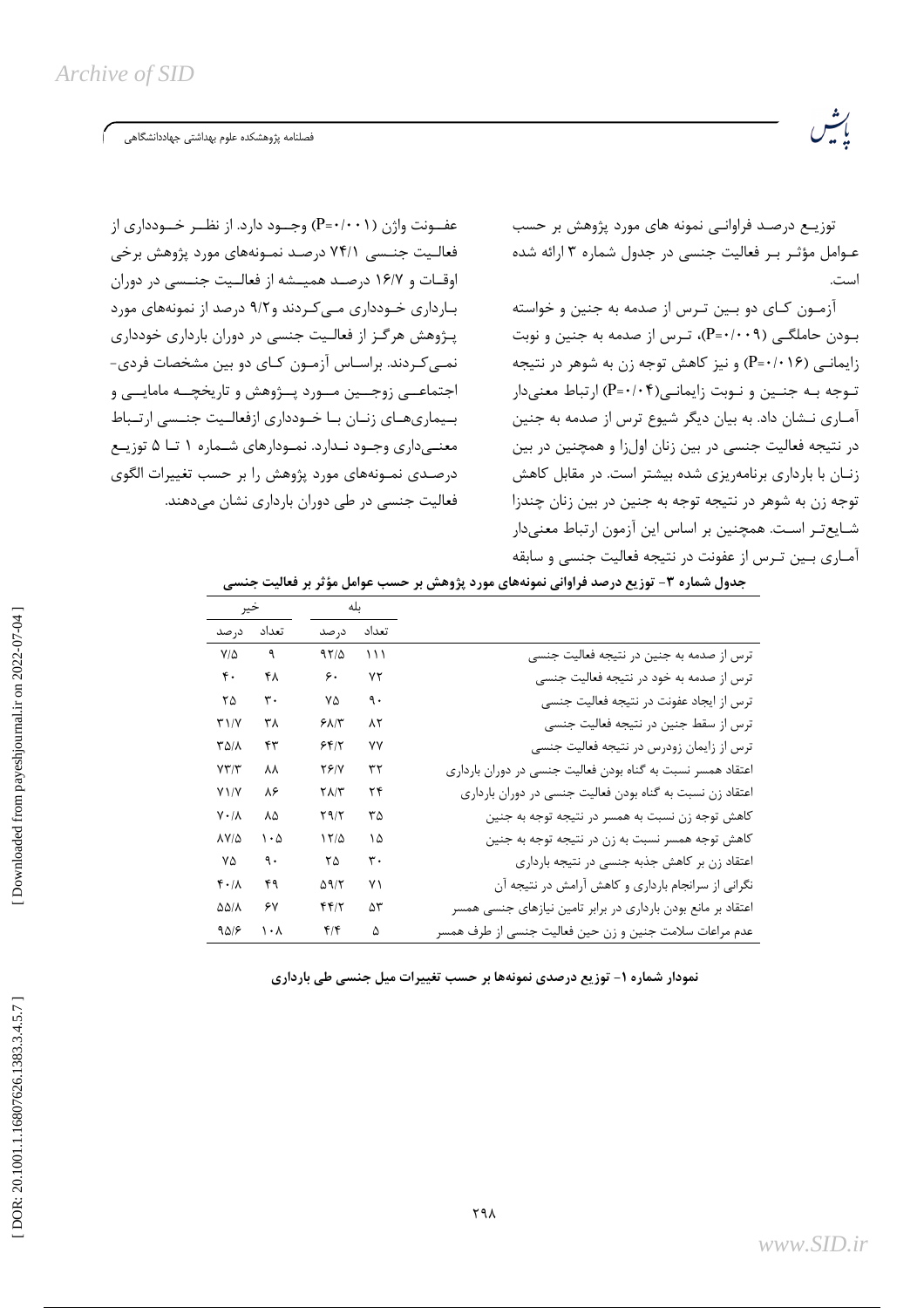Archive of SID

رفتار جنسی و عوامل مؤثر بر آن در دوران بارداری ...

.<br>سميرا رحيمي و الهه سيدرسولي



بـا انجـام آزمـون فريدمن مشخص گرديد كه ميل جنسي زنـان از سه ماهه اول تا سه ماهه سوم به طور معنىدار كاهش  $(P = \cdot / \cdot \cdot)$ ییدا مے کند

آزمون رگرسیون خطی به روشStep wise نشان داد که در سـه ماهــه اول تـرس از عفــونت در نتــیجه فعالیت جنسی (۱۴ - = B)، در سـه ماهـه دوم تـرس زن از صدمه به خود در نتيجه فعاليت جنسي (١٣- = B) و در سه ماهه سوم ترس زن از عفـونت (۱۳۳– = B) و نیـز احـساس گـناه زن نـسبت بـه فعاليت جنـسي(٢٩/٠-=9) بـه طـور معنىدار بر كاهش ميل جنــسي تأثيــر مي گذارند. همچنين اين آزمون مشخص ساخت کـه از بــین عـوامل موجود در مدل تحلیلی مربوط به تغییرات

میل جنسی، عـوامل روانـی مـرتبط بـا همـسر، مشخـصات فـردي- اجـتماعـي زن، مشخـصات فـردي- اجـتماعـي همسر و متغیـرهای مـربوط بـه تاریخچـه مامایـی و بـیماریهای زنان تأثیری بر کاهش میل جنسی زنان در این دوران ندارند.

با انجام آزمون كاي دو ارتباط معنىداري بين تغييرات مـيل جنسي زنان در سه ماهه اول و دوم با روش پيشگيري از بـارداری مـورد استفاده در دوران قبل از بارداری مشاهده شد، بـه طـوری کـه بیـشترین میـزان افزایش میل جنسی در بین کاربران روشهای طبیعی و بیشترین میزان کاهش میل جنسی در بین کاربران روشهای هورمونی و مکانیکی وجود داشت.

## مدل تحلیلی مربوط به عوامل مؤثر بر میل جنسی زنان در دوران بارداری

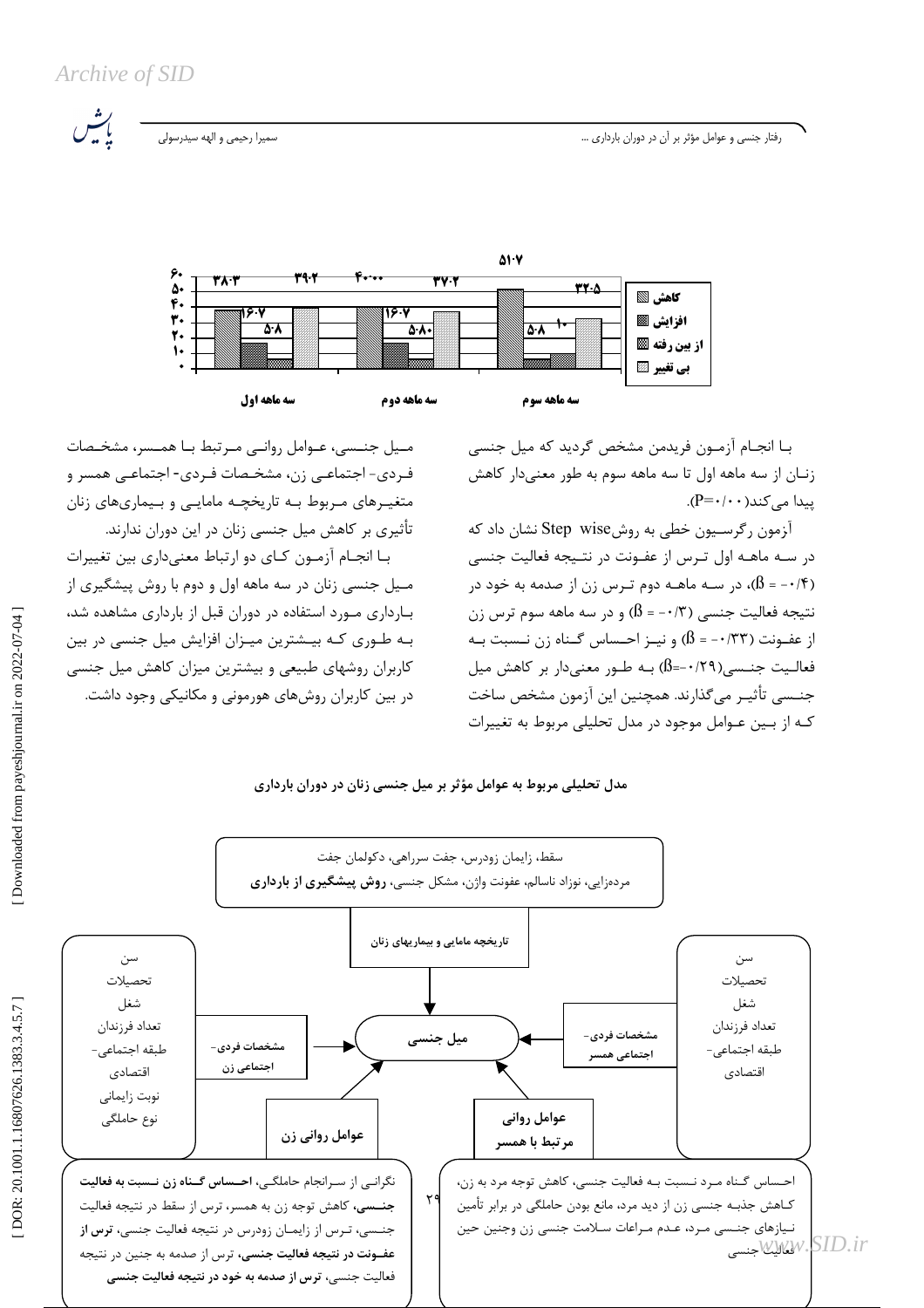فصلنامه پژوهشكده علوم بهداشتى جهاددانشگاهى

کمردرد و شکم درد پس از فعالیت جنسی در سه ماهه دوم (۴۰-۰/۰۴۰)، نوبت زایمانی و کمردرد و شکم درد پس از فعالیت جنسی در سه ماهه سوم ( P=٠/٠۴۶) ارتباط معنی دار آماری نشان داد.

نمودار شماره ۵ نشان می۵هد که وضعیت فعالیت جنسی ۲۱/۹ درصد از نمونههای مورد پژوهش در سه ماهه دوم و ۱۶/۳ درصد در سه ماهه سوم به حالت (Male above) بوده است.

بر اساس نتایج این پژوهش فقط۲۰ درصد از زنان مورد پژوهش از مراقب بهداشتی در رابطه با فعالیت جنسی در دوران بارداری آموزش دریافت کردهاند. ۸۹/۴ درصد دریافت آموزش در رابطه با فعالیت جنسی در دوران بارداری از مراقب بهداشتی ,ا لازم می دانند. ۴۲/۲ درصد علت عدم سؤال خود ,ا از مراقب بهداشتی، شرم و حیا، ۳۷/۳ درصد ارتباط نامناسب با مراقب بهداشتی، ۱۳/۳ درصد عدم آگاهی به چنین خدماتی و ٧/٢ درصد عدم احساس نياز ذكر كردند.

با انجام آزمون فريدمن مشخص گرديد كه دفعات فعاليت جنسی زنان از سه ماهه اول تا سه ماهه سوم به طور معنی دار کاهش پیدا می *ک*ند.( P=۰/۰۰). آزمون کای دو بین ترس از عفونت وكاهش دفعات فعاليت جنسى در سه ماهه اول (P=٠/٠١۵)، ترس از سقط و کاهش دفعات فعالیت جنسی در سه ماهه اول (۴/۰۱۴-P)، ترس از صدمه به خود و کاهش دفعات فعالیت جنسی در سه ماهه اول (P=٠/٠١٩) ارتباط معنیدار آماری نشان داد. آزمون کای دو بین احساس گناه زن نسبت به فعالیت جنسی و دیس پارونیا در سه ماهه اول (P=٠/٠٠۴)، ترس از زایمان زودرس و دیس پارونیا در سه ماهه اول (۴۴+۶۰+P)، ترس از زایمان زودرس و دیس پارونیا در سه ماهه دوم (P=٠/٠٣٧)، ارتباط معنى دار آمارى نشان داد. آزمون کای دو بین دیس پارونیا و سوزش واژن پس از فعالیت جنسی در سه ماهه اول (P=٠/٠٣٨)، دیس پارونیا و سوزش واژن پس از فعالیت جنسی در سه ماهه دوم (P=٠/٠٠۱) نوبت زایمانی و کمردرد و شکم درد پس از فعالیت جنسی در سه ماهه اول (P=۰/۰۱۲) نوبت زایمانی و

نمودار شماره ۲- توزیع درصدی نمونهها بر حسب تغییرات دفعات فعالیت جنسی طی بارداری



نمودار شماره ۳- توزیع درصدی نمونهها بر حسب ناراحتی حین فعالیت جنسی طی بارداری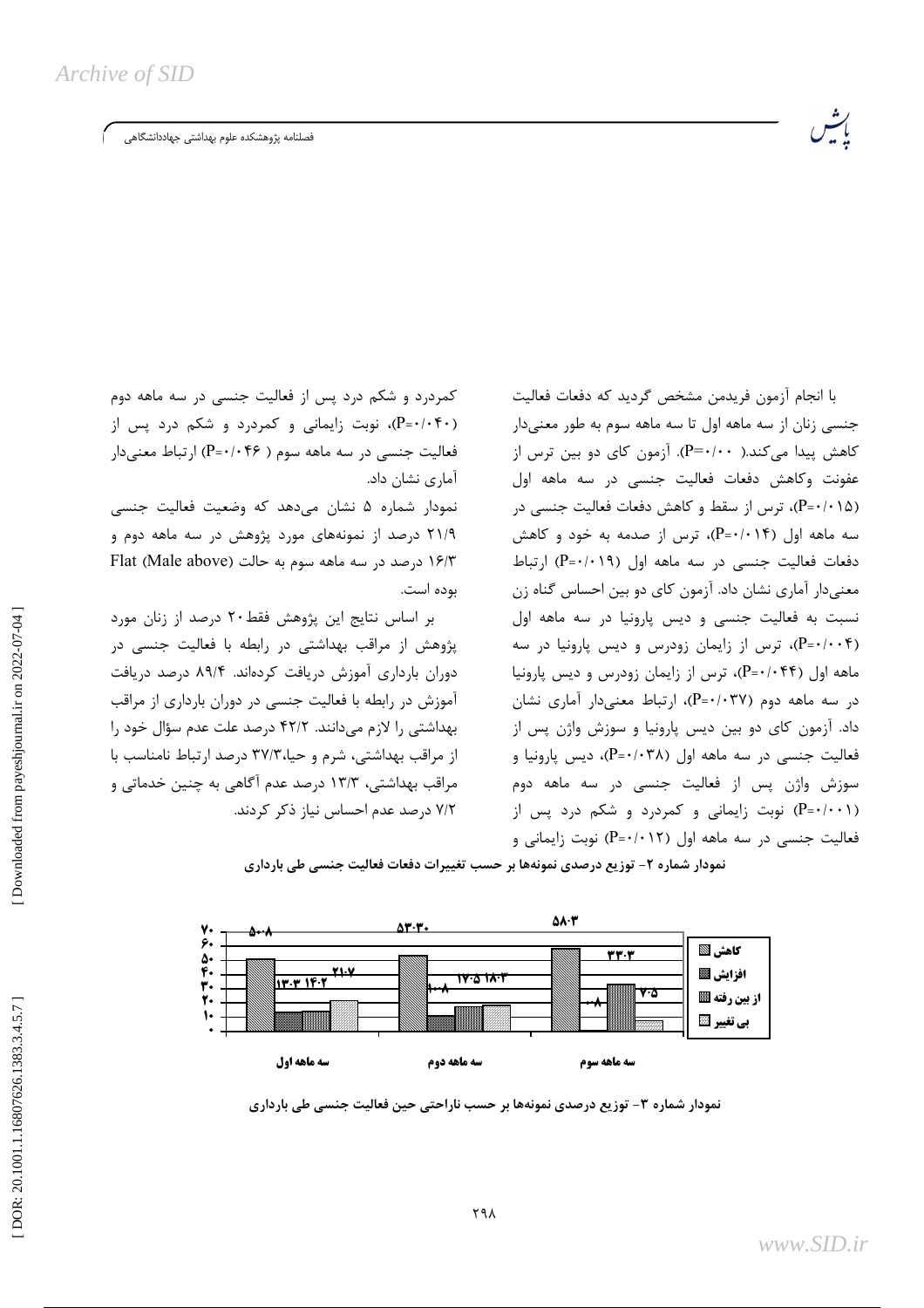Archive of SID



.<br>سميرا رحيمي و الهه سيدرسولي

رفتار جنسی و عوامل مؤثر بر آن در دوران بارداری ...







نمودار شماره ۵- توزیع درصدی نمونهها بر حسب وضعیت فعالیت جنسی طی بارداری



### بحث و نتیجه گیری

بـر اسـاس نتايج پژوهش حاضر، ميل جنسى اكثريت زنان در دوران بارداری کـاهش پـیدا مـیکند. این یافته پژوهش با نستايج مطالعـات انجــام شــده توســط Borgen ، Jonse و Barchly و همكـارانش مطابقـت دارد، ولـى بـا نـتايج مطالعه

Masters و Janson مغايسرت دارد. زيسرا ايسن پژوهسشگران معتقدند که کاهش میل جنسی در سه ماهه اول بارداری فقط در زنان اولزا صدق میکند[۵].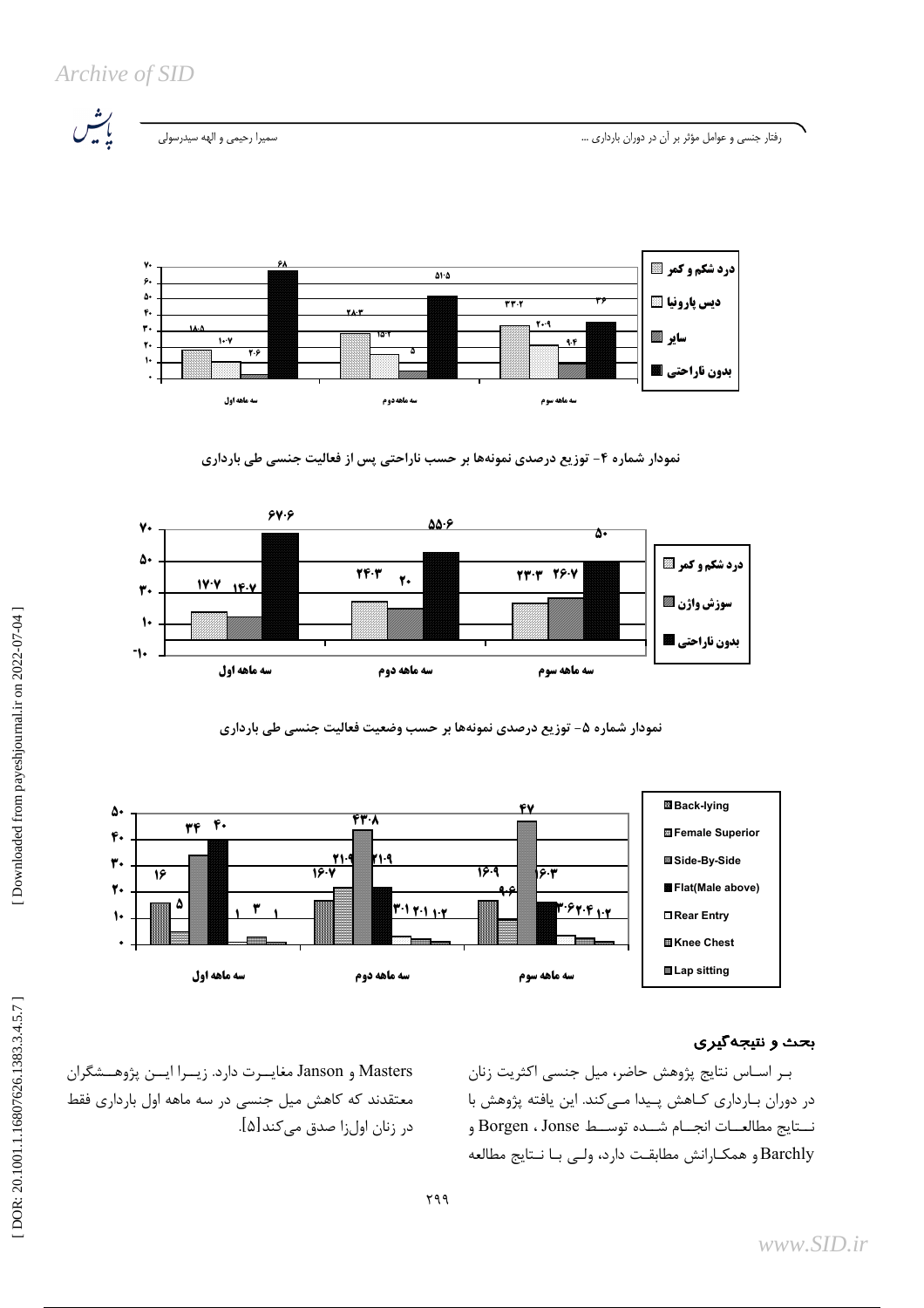.<br>فصلنامه پژوهشکده علوم بهداشتی جهاددانشگاهی

بـر اسـاس نـتايج ايـن پـژوهش عواملـي از جملـه ترس از عفـونت در نتـيجه فعاليت جنسى و ترس زن از صدمه به خود در نتيجه فعاليت جنسى به طور معنىدار بر كاهش ميل جنسی تأثیر میگذارند. Boyd به نقل از Kaplan مینویسد: « تـرس از عواملی است که بر میل جنسی مؤثر است»[۶]. در پـژوهش حاضـر ارتـباط معنـىدارى بين تغييرات ميل جنسى زنان در سه ماهه اول و دوم با روش پیشگیری از بارداری مورد استفاده در دوران قـبل از بـارداری مشاهده شد، به طوری که بیـشترین میزان افزایش میل جنسی در بین کاربران روشهای طبیعی و بیشترین میزان کاهش میل جنسی در بین کاربران روش هـای هورمونــی و مکانیکــی وجــود دارد. Murray و همکاران و Walton معتقدند رفع تنش ناشی از وقوع بارداری ناخواسته در زوجهاییی که از روشهای مطمئنی برای ییـشگیری از بـارداری اسـتفاده نمـی کنند، عامل افزایش میل جنسی در زوجین باردار میبا شد[۵،۷].

رت<br>موس

همچنـین بـر اسـاس نـتایج ایـن پـژوهش دفعات فعالیت جنسی اکثـریت زوجـین در دوران بارداری در مقایسه با دوره قبل از بارداری کاهش یافته است که به نظر می رسد این امر از عواملے از قبـیل تغییـرات فیزیولوژیک دوران بارداری، کاهش مـيل جنـسي، ناراحتي حين و بعد از فعاليت جنسي و ترس از يـيامد هـاي فعالـيت جنسي براي مادر و جنين تأثير يذيرفته است. این یافته پژوهش نیز با نتایج مطالعه انجام شده توسط Jonse مطابقت دارد.

Qruce و همکاران گزارش نمودند که ۴۶/۱ درصد از زنان برخی اوقات و ۲۴/۵ درصد همیشه از فعالیت جنسی در دوران بارداری خـودداری مـی کـردند و ۲۶/۴ درصد هرگز از فعالیت جنــسي خـودداري نمــي كـردند[۵]. نــتايج پــژوهش ما در اين حـيطه با نتايج مطالعه مذكور مشابهت ندارد. زيرا درصد زناني کـه هرگز در دوران بارداری از فعالیت جنسی خودداری نکرده بودند، در مطالعه ما کمتر است و علت این امر میتواند تفاوت در ارزشهای فرهنگی- اجتماعی حاکم بر جامعه ما در مقایسه با جامعه غرب باشد.

همچنین بر اساس نتایج پژوهش حاضر درصد قابل توجهی از زنبان در دوران بارداری دیس پارونیا را تجربه می کنند که با ییـشرفت بـارداری بر تعداد این زنان افزوده میشود. Qruce و

همکـاران، همچنینReamy و White نیز در پژوهش خود به نتايج مشابه دست يافتند[۵]. بين ديس پارونيا و احساس گناه زن نـسبت بـه فعالیت جنسی در دوران بارداری ارتباط آماری يافت شد. Seltzer و Andrews معتقدند كه احساس گناه زن نـسبت بـه فعالـيت جنسى از عوامل فردى به وجود آورنده ديــس پارونــيا در دوران بــارداري مــيuاشــد[۴، ۷]. البــته اين ارتباط از سه ماهه اول به بعد از نظر آماری معنیدار نمی باشد کـه علـت این امر میتواند به دلیل افزایش شیوع دیس پارونیا در بین زنان به علت سایر عوامل جسمی، روانی و بین فردی به وجود آورنـده ديـس پارونـيا در دوران بارداري كه با پيشرفت بارداری عارض می شوند باشد.

در بین عوامل روانی مؤثر بر فعالیت جنسی، ترس از صدمه بـه جنـين در نتـيجه فعاليت جنسى، شايعترين عامل در بين زنـان مــورد پژوهش مىباشد كه اين يافته پژوهش نيز با نتايج مطالعـه Qruce و همكــاران همخواني دارد[۵]. با توجه به اين امـر كـه وضـعيت فعالـيت جنـسي درصد قابل توجهي از زنان مورد پـژوهش در سـه ماهـه دوم و سـوم بـارداری به صورت موقعـيت Flat (Male above)بوده است، نقص آموزش اصول صحیح فعالیت جنسی در دوران بارداری از طـرف مراقبین بهداشتی مشهود است و اکثریت زنان مورد پژوهش نیز چنین خلأ آموزشي را حس نمودهاند. Ekwa و همكاران دريافتند كه میـزان بـروز پارگـی پـردههای جنینی در این وضعیت فعالیت جنــسی دو برابـر بیــشتر اسـت[۱۴]. بــه طــور کلــی یافتههای یژوهش به عنوان راهنمایی در جهت بهسازی و ارتقای کیفیت مـراقبتهای دوران بارداری می باشد. اندروز معتقد است برای ایـن کـه بررسی وضعیت سلامت زنان باردار به صورت کل نگر باشـد، بایـد مـشکلات جنسی زنان باردار نیز بررسی و علت به وجـود آورنده آنها مشخص گردد[۵]. به نظر پژوهشگر آموزش مــسائل جنــسي، نــه فقــط در دوران بــارداري بلكــه در تمــام برهههای زندگی یک فرد باید جزء مراقبتهای بهداشتی باشد، چرا که ریشه بسیاری از مشکلات جنسی ناآگاهی به موضوعات جنــسے اسـت. همچنــین بایـد تدابیری اتخاذ گردد که نگرش افـراد جامعــه نــسبت بــه مــسائل جنــسى مثبتترشود، مثلاً با آمـوزش مـسائل جنسی چه در دوران دبیرستان و چه دانشگاه مــی تــوان انگیزه سؤال پیرامون مسائل جنسی و طرح مشکلات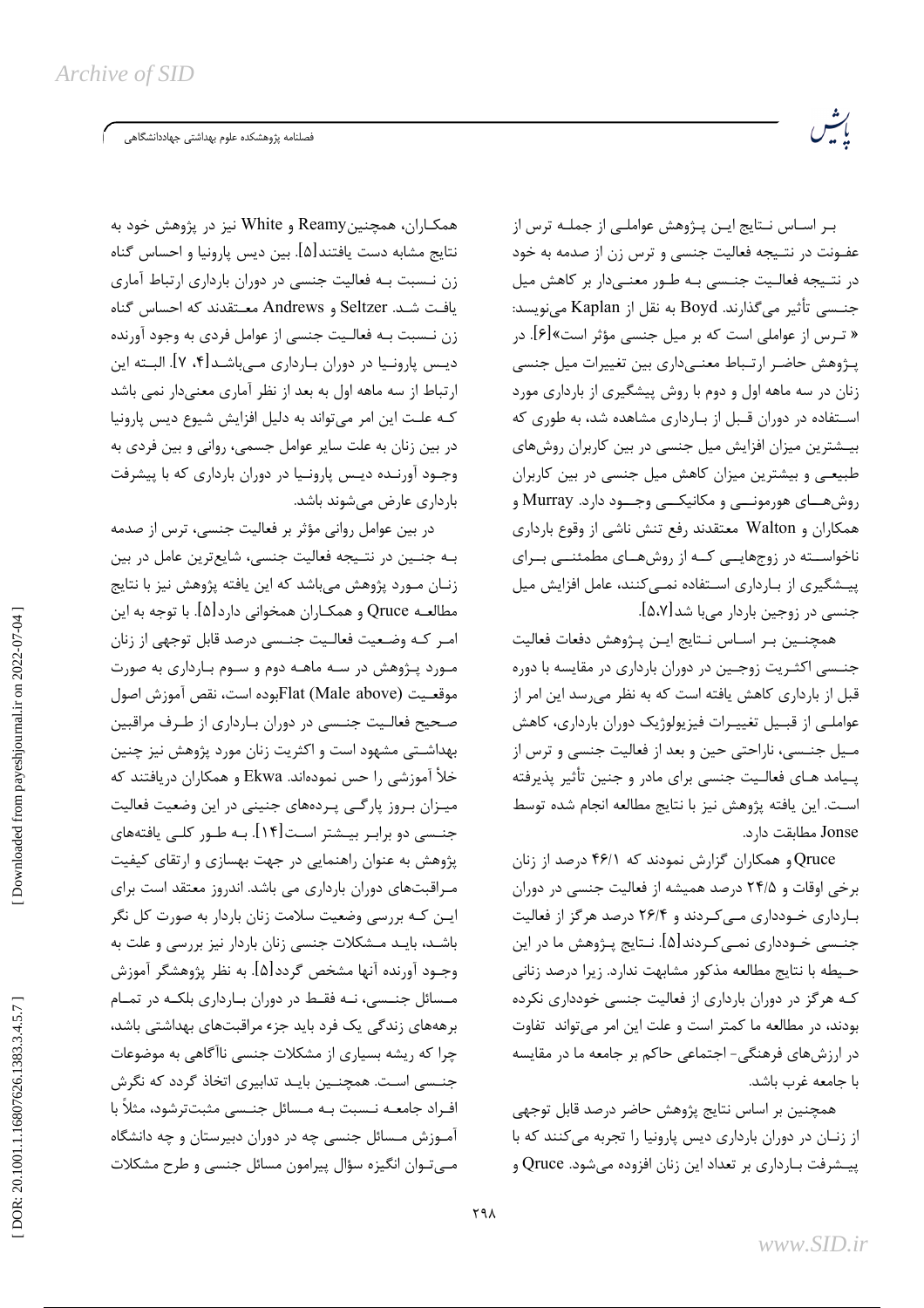Archive of SID

رفتار جنسی و عوامل مؤثر بر آن در دوران بارداری ...

ى<br>باشى

مراحل تحقیق با تشویقها و راهنماییهای خود مایه دلگرمی بودند، ابراز داشته و نیز از همکاریهای صمیمانه و بی دریغ پرسنل کتابخانه و بخش کامپیوتر دانشکده پرستاری و مامایی تبریز تشکر و قدردانی نمایم. ضمن آن که راهنماییهای دکتر كامران صداقت در مرحله تجزيه و تحليل دادههاى اين پژوهش ستودنی است. جنسی حـداقل بـا اعضای تیم بهداشتی را در اشخاص، ایجاد نمود.

## تشكر و قدردانى

وظیفه خود می دانم مراتب سپاس و قدردانی خود را نسبت به راهنماییهای سازنده سرکار خانم الهه سیدرسولی عضو هیأت علمی دانشگاه علوم پزشکی تبریز که در تمام

Downloaded from payeshjournal.ir on 2022-07-04 ]